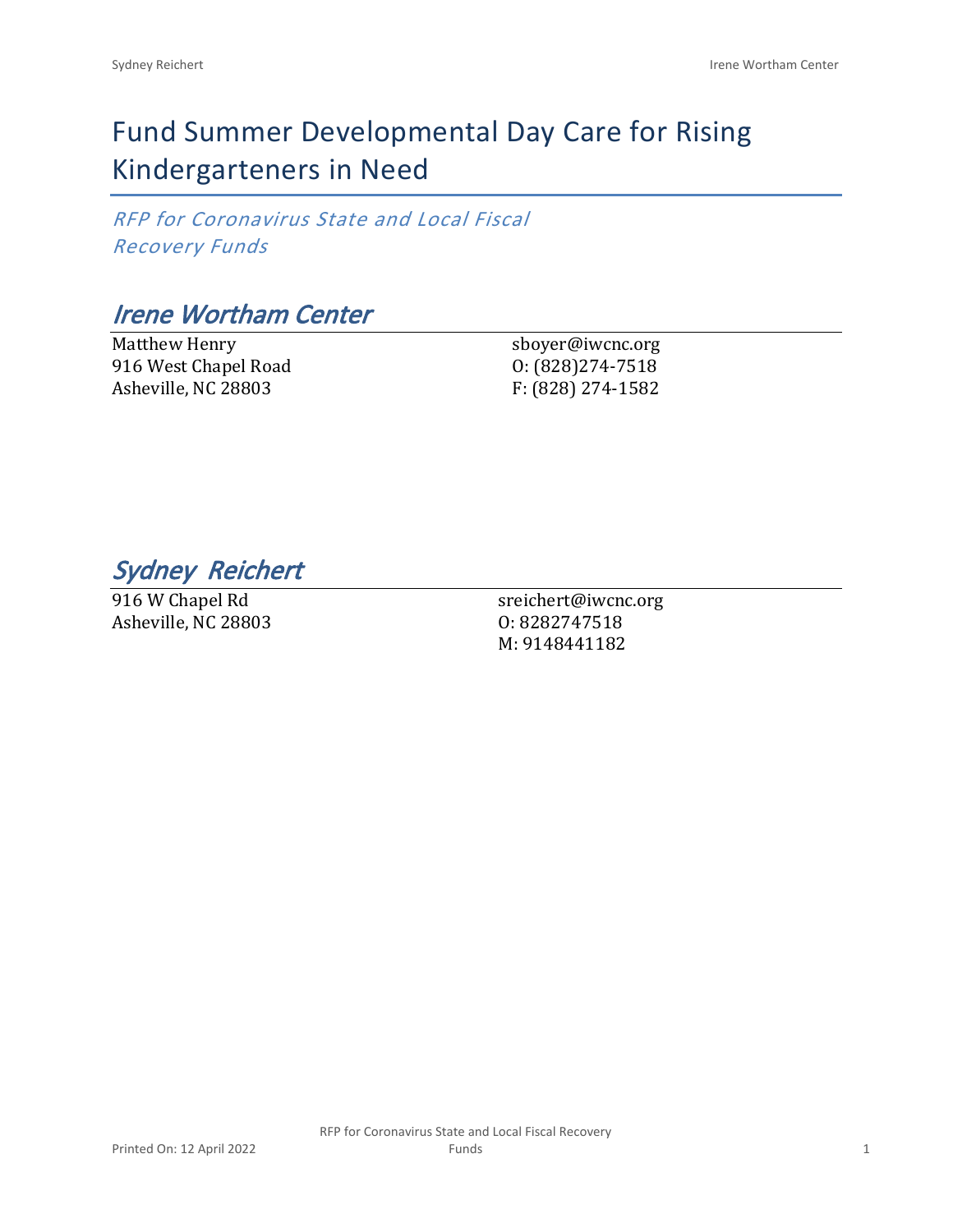# Application Form

## *Question Group*

Buncombe County requests proposals for projects to help the community recover from and respond to COVID-19 and its negative economic impacts.

Buncombe County has been awarded \$50,733,290 in Coronavirus State and Local Fiscal Recovery Funds (Recovery Funding), as part of the American Rescue Plan Act. To date, Buncombe County has awarded projects totaling \$23,093,499, leaving a balance of \$27,639,791 available to award.

Visit [http://www.buncombecounty.org/recoveryfundinghttp://www.buncombecounty.org/recoveryfundingwww.b](http://www.buncombecounty.org/recoveryfunding) [uncombecounty.org/recoveryfundinghttp://www.buncombecounty.org/recoveryfundinghttp://www.buncombeco](http://www.buncombecounty.org/recoveryfunding) [unty.org/recoveryfundinghttp://www.buncombecounty.org/recoveryfundinghttp://www.buncombecounty.org/re](http://www.buncombecounty.org/recoveryfunding) [coveryfunding](http://www.buncombecounty.org/recoveryfunding) for details.

This infusion of federal resources is intended to help turn the tide on the pandemic, address its economic fallout, and lay the foundation for a strong and equitable recovery.

Buncombe County is committed to investing these funds in projects that:

- Align to county strategic plan and community priorities
- Support equitable outcomes for most impacted populations
- Leverage and align with other governmental funding sources
- Make best use of this one-time infusion of resources
- Have a lasting impact

Proposals shall be submitted in accordance with the terms and conditions of this RFP and any addenda issued hereto.

Click [here](https://www.buncombecounty.org/common/purchasing/Buncombe%20Recovery%20Funding%20RFP%202022.pdf) for the full terms and conditions of the RFP

#### **Organization Type\***

Nonprofit

#### **Nonprofit documentation**

If nonprofit, attach IRS Determination Letter or other proof of nonprofit status.

IWC Tax Exempt.pdf

### **Name of Project.\***

Fund Summer Developmental Day Care for Rising Kindergarteners in Need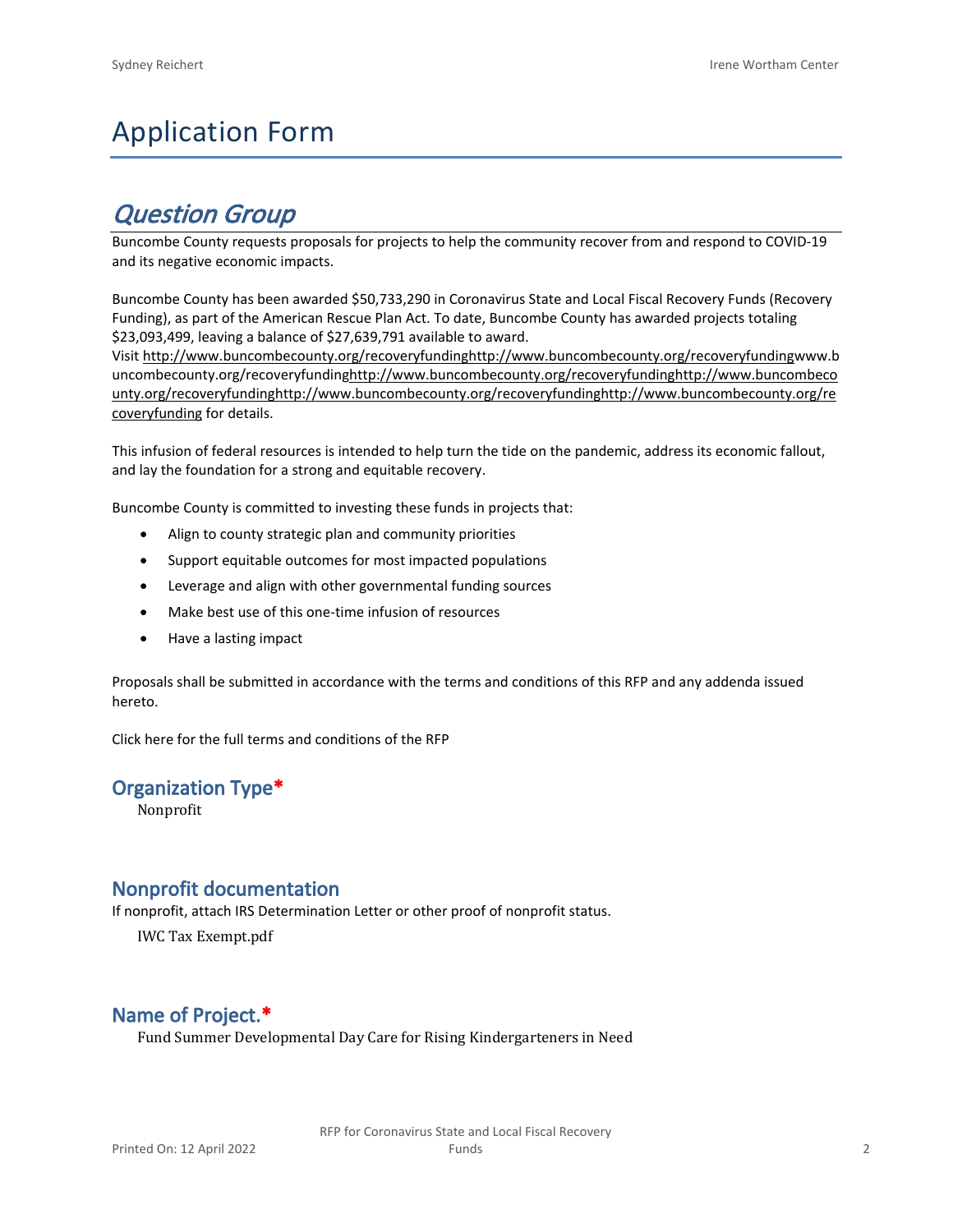#### **New/Updated Proposal\***

Is this a new project proposal or an updated version of a proposal submitted during the earlier (July 2021) Recovery Funding RFP?

Updated version of previously submitted proposal

#### **Amount of Funds Requested\***

\$60,754.98

#### **Category\***

Please select one:

- Affordable Housing
- Aging/Older Adults
- Business Support/Economic Development
- Environmental/Climate
- Homelessness
- K-12 Education
- Infrastructure and/or Broadband
- Mental Health/Substance Use
- NC Pre-K Expansion
- Workforce

NC Pre-K Expansion

#### **Brief Project Description\***

Provide a short summary of your proposed project.

This project will fund three months of Developmental Child Care for the next five Summers, so that developmentally disabled and low-income rising Kindergarteners can have the best chance at reaching all of their milestones before entering Kindergarten. Each year, there are students at the Early Learning Center (ELC) whose families can't afford to keep them enrolled through June, July, and August. The ELC provides year-round developmental day, so if these children received subsidized enrollment, they would be guaranteed access to the 5-star rated developmental day program through the summer. Year 1 of funding would cover the cost of summer enrollment for six children who are currently enrolled. The subsequent four years of funding will cover the cost for five children each year, who will be selected using a lottery system. The children who will qualify for this funding are facing more adversity than the average child, so maximum enrollment time to hit their benchmarks is critical.

#### **Project Plan\***

Explain how the project will be structured and implemented, including timeframe.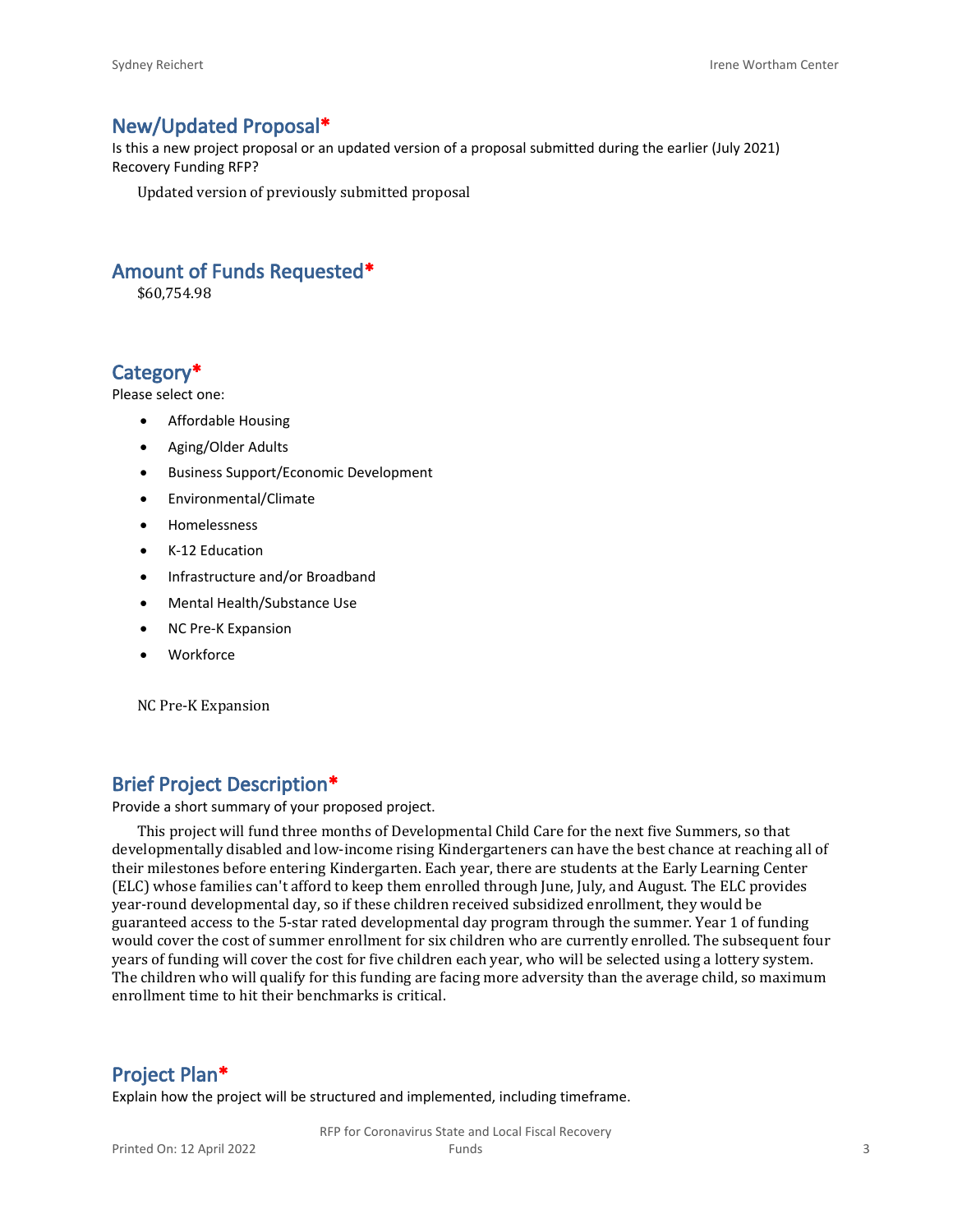The project plan is straightforward and will be easily implemented through the oversight of the Early Learning Center Director, Aimee Spooner. Aimee will be in charge of managing and tracking the grant budget and distributing the funds to families to use for summer enrollment.

The funds from this project will be distributed during June, July, and August of 2022, 2023, 2024, 2025 and 2026. All funds will be distributed by end of August, 2026.

For the first funding year, the six children who will receive the funds are already determined; these are the Rising Kindergarteners who, without subsidized funding, would have to unenroll for those three months and risk not reaching developmental milestones before entering Kindergarten. The parents of these children will be notified immediately if the funding is awarded\*.

For the subsequent years, the funds will be distributed using a lottery system. Aimee Spooner will determine which five Rising Kindergarteners will get three months of summer enrollment subsidized by randomly choosing from a pool of all Rising Kindergarteners who require financial aid to stay enrolled through the summer. A random number generator will be used to keep the process entirely unbiased. The lottery will happen in March of each year, so that families will have time to decide whether they will keep their child enrolled for those three months. If a family wishes to enroll their child for only part-time or select time-frames during the three months, the remaining funding will be granted to another child, randomly chosen through the lottery, for part-time/select timeframe enrollment.

\*Ideally, the funding will be awarded in late May 2022, as suggested by the funding committee in Addendum #1, so that funding will be available for all of June, July, and August 2022. However, if funding is awarded later in the year, funds received for months passed will roll over to 2023 and will fund more subsidized lottery slots for that year.

#### **Statement of Need\***

Describe the need that this project will address. Include data to demonstrate the need, and cite the source of the data.

ELC staff take COVID precautions seriously and have remained compliant with county and federal safety protocols to keep everyone safe. As a result, there have been many closures over the past school year, August 23rd - present. The classroom closures have been a developmental impediment for all of the children in the ELC, including those as young as 6 weeks to those as old as 5 years. It's therefore paramount that lost classroom time is made up for during the summer months, so that children can enter Kindergarten on time and equipped with skills to learn. These funds are needed to close the gap in lost classroom time that was caused by pandemic-related classroom closures.

To demonstrate the quantity of classroom closures that have happened over the past school year, numbers have been provided on Classroom B and Classroom C - the two classrooms from which the six children who will receive Year 1 funding are enrolled in. From August 23rd, 2021 through March 31, 2022, Classroom B averaged a 58% open rate, meaning 42% of the days that school should have been open, it was actually closed due to COVID. For the same time period, Classroom C averaged a 48% open rate. These rates vary because classroom closures were dependent on where COVID exposures occurred.

The funding that will be used for years two through five will give future Rising Kindergarteners additional classroom time and exposure to teachers who will help them work towards developmental and socialemotional benchmarks. It's hard to know now the impact that wearing masks for the past two and a half years will have on children as they grow older and social skills become more important. Children at the ELC have been limited in their exposure to seeing and learning how to interpret facial expressions. These funds would give 26 children the best chance at developing social-emotional skills that have been hindered by the pandemic.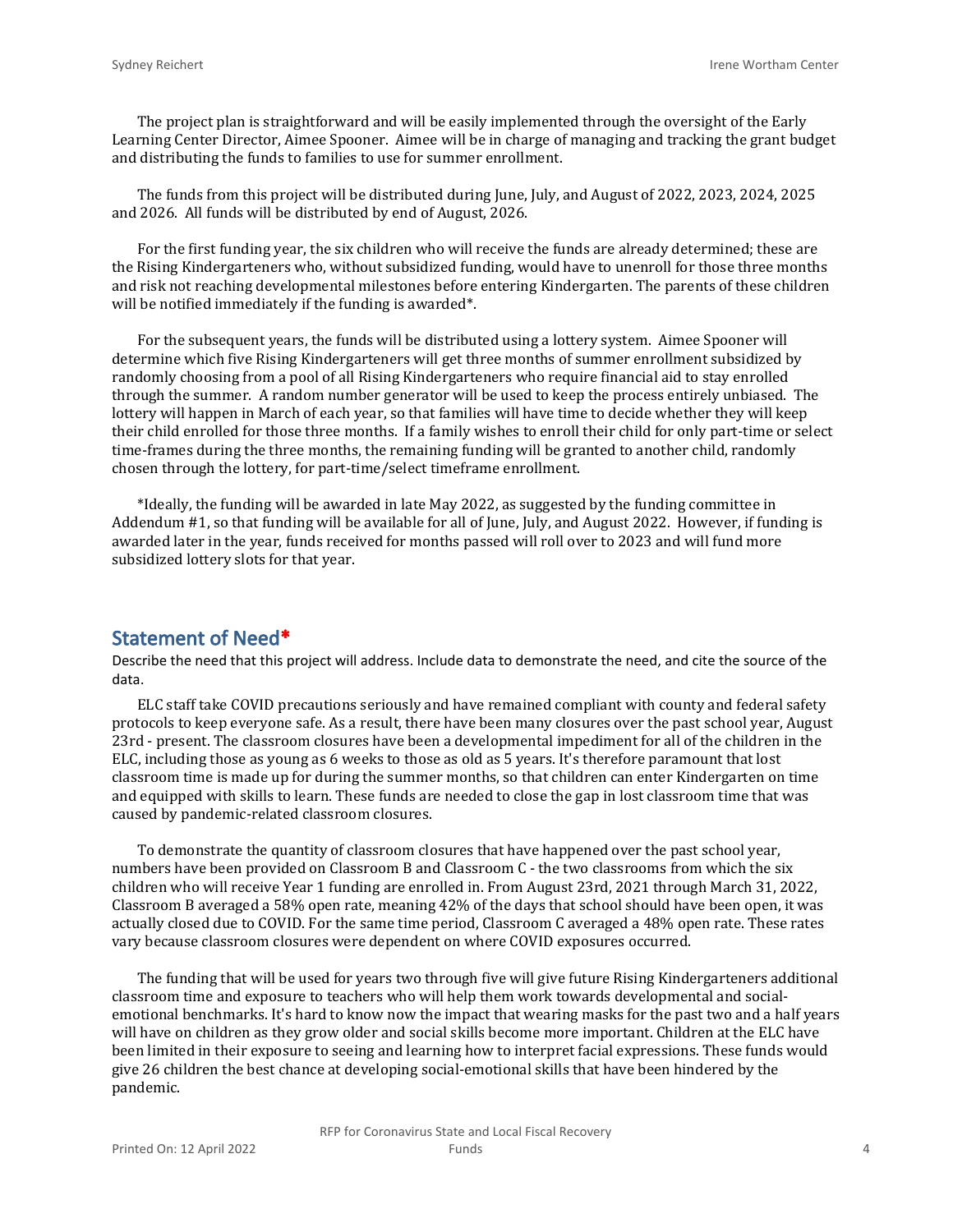#### **Link to COVID-19\***

Identify a health or economic harm resulting from or exacerbated by the public health emergency, describe the nature and extent of that harm, and explain how the use of this funding would address such harm.

School closures due to COVID have taken a toll on children and their families. Every time the ELC closed, parents who did not have the luxury of being able to work remotely had to either finance childcare or stay at home and miss work to care for their child. According to Suzanne Egan from the Early Childhood Education Journal, "Parents described the negative impact of Early Childhood Education Center (ECEC) closures on their children's social and emotional well-being as resulting in more tantrums, anxiety, clinginess, boredom and under-stimulation."

ECEC closures meant that children missed out on the nurturing environment of classrooms that provide structure and routine. According to Deborah Wheeler of the Journal of Early Childhood Literacy, "parents of preschoolers with disabilities reported several challenges including: finding a work-life balance, navigating changes in daily rhythms, isolation, childcare, emotional support, preventing boredom, and financial woes." The parents of the children in the Early Learning Center have attested to experiencing many of the abovementioned challenges.

Notably, 90% of the children in the ELC come from low-income families. Many of the parents of children in the ELC must be able to work in order to remain financially stable. The classroom closures put an extreme financial burden on many families who had unexpected childcare costs and missed work opportunities. Funding from this grant will not only provide critical support to the children and their development before Kindergarten, but it will also provide much needed support to parents who have faced prolonged financial challenges over the past two and a half years.

In addition to supporting children whose progress towards developmental benchmarks has been hindered from COVID, this funding will also guarantee 3 months of support for parents of 26 children. The parents will be able to work and make up for unexpected periods of lost income from the pandemic.

#### **Population Served\***

Define the population to be served by this project, including volume and demographic characteristics of those served.

This project will serve 26 Rising Kindergarteners (4-5 year-olds) and their parents, who are living below the poverty level.

In the first year, four of the six students who will receive funding have an intellectual developmental disability (IDD) and are on an Independent Education Program. IDDs make a child's journey to reaching developmental milestones more complicated than that of a typically developing student. For all children, but especially those with an IDD, the more time spent in a high-quality learning environment, working closely with a teacher, and learning alongside peers, the better.

In years two through five of this project, all of the students who will receive funding will be from lowincome families, but will not necessarily have an IDD, since the funding will be distributed through a lottery system.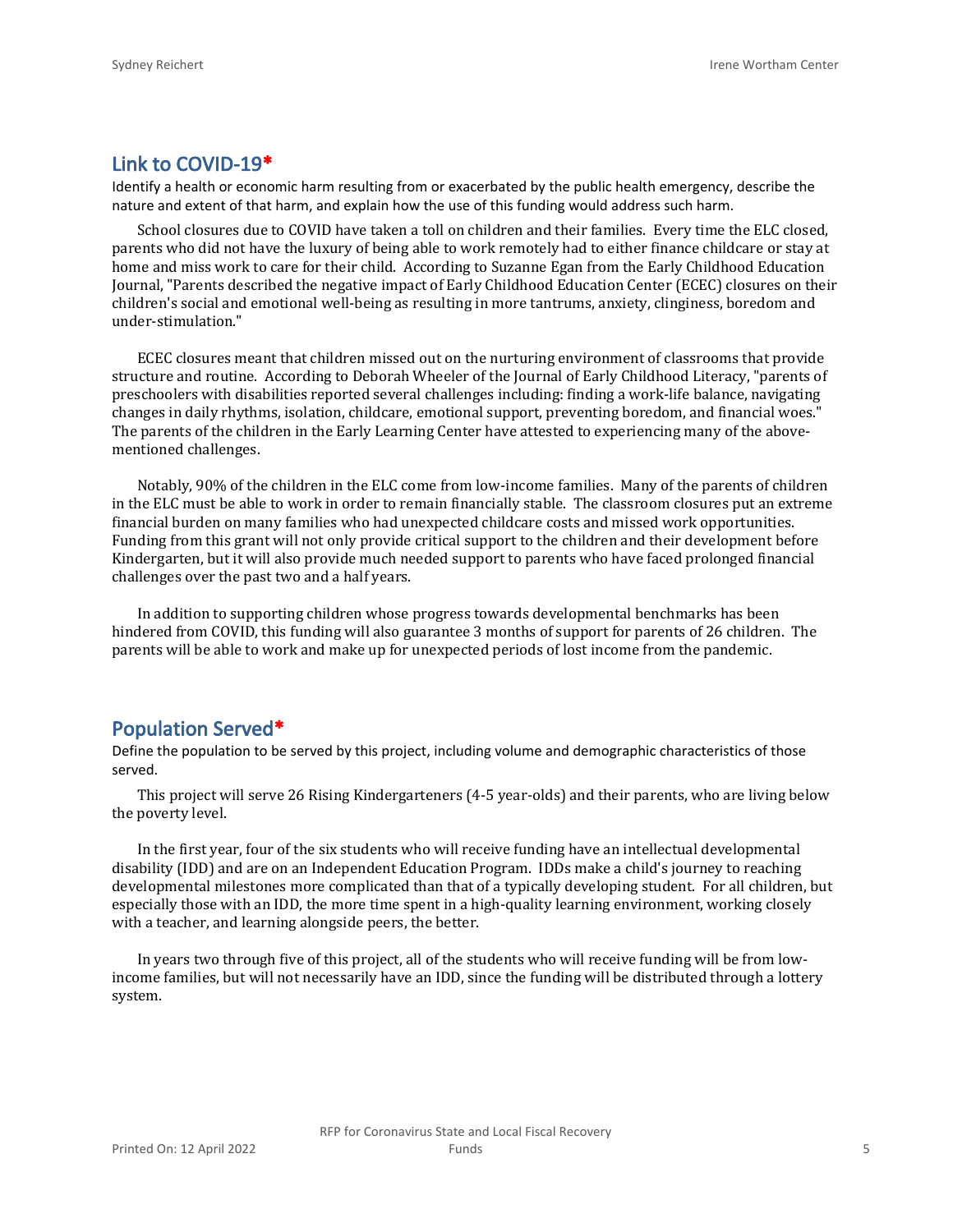#### **Results\***

Describe the proposed impact of the project. List at least 3 performance measures that will be tracked and reported. If possible, include baselines and goals for each performance measure.

This project will allow children to continue quality of care and education throughout the summer leading up to Kindergarten. Due to the impacts of COVID and the resulting classroom closures, all children in the ELC have not had consistent education and care over the past two and a half years. Inconsistent attendance to an educational program, especially for children receiving individual education plans and therapy due to developmental delays, negatively impacts developmental gains.

Using the software, CorAdvantage, data is collected on every child in the Early Learning Center throughout the duration of their time in the program. Progress towards developmental milestones and benchmarks is tracked with a close eye to ensure children have made adequate progress towards goals prior to entering Kindergarten. These reports reveal that children have shown developmental losses over the past year due to classroom closures.

The data from Classroom B, which is representative of the ELC as a whole, is concerning. Below are the percentages of students, before and after the classroom closures, who were meeting or above each benchmark (students not included in these percentages are performing below the benchmark).

Approaches to Learning - Before: 85% versus After: 79% Social and Emotional Development - 85% versus 64% Physical Development and Health - 85% versus 79% Language, Literacy, and Communication - 85% versus 43% Mathematics - 77% versus 29% Creative Arts - 77% versus 43% Science and Technology - 85% versus 36% Social Studies - 77% versus 71%

The importance of developing strong foundations during the first 2,000 days of life can't be underemphasized. Providing continuation of care prior to entering Kindergarten for the next five years will lessen developmental backslides, like the ones noted above, that were caused by COVID. Progress towards all of these benchmarks, with consideration for the additional three months of enrollment, will be closely tracked.

#### **Evaluation\***

Describe the data collection, analysis, and quality assurance measures you will use to assure ongoing, effective tracking of contract requirements and outcomes.

CorAdvantage will be the primary software used to track children's progress towards developmental benchmarks. This software tracks data on an individual child level and also aggregates data on a classroom and whole center level. Aimee Spooner, the Director of the school, shares this data with parents on a regular basis to ensure that work towards benchmarks can continue when the child is at home as well as in the classroom.

The behavioral therapist from Higher Ground Pediatric Therapy also has access to the developmental benchmark data. The therapist will use this data to hone in on specific areas for which a child may need more attention during the three months leading up to Kindergarten.

Data on all Rising Kindergarteners will be analyzed with consideration for a child's upcoming transition into Kindergarten. The question will always be asked: Is the child ready to enter Kindergarten and equipped with the necessary academic skills to learn in the classroom and necessary social-emotional skills to interact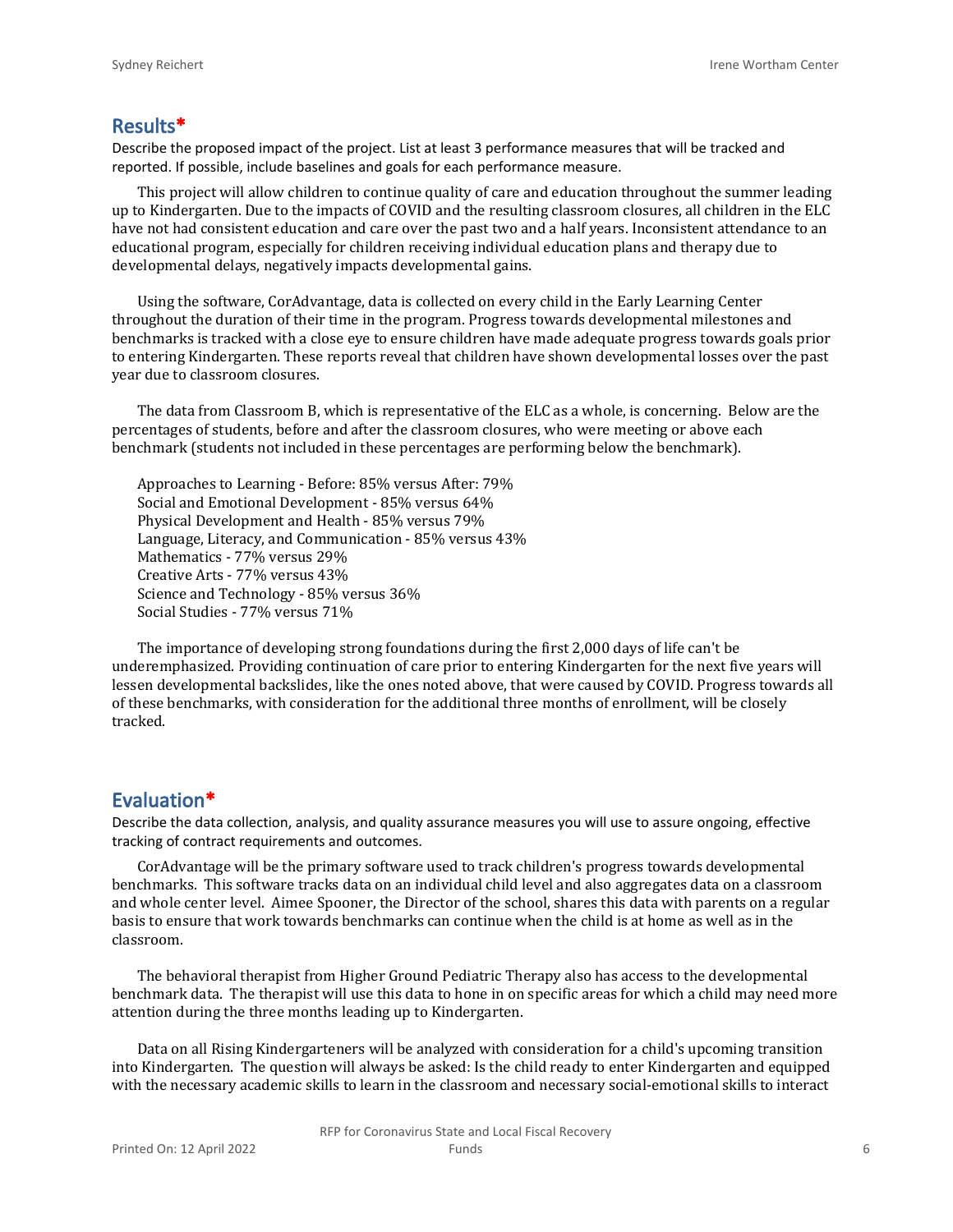with their peers? Progress towards benchmarks guides the answer to this question and the three additional months of learning leading up to Kindergarten will be spent closing any gaps.

#### **Equity Impact\***

How will this effort help build toward a just, equitable, and sustainable COVID-19 recovery? How are the root causes and/or disproportionate impacts of inequities addressed?

IWC highlights the potential of every individual by providing equitable access to early education. COVID classroom closures made equitable access to early education and childcare difficult. Parents who rely on the ELC to feed their children healthy food, provide a safe learning environment, and help their children thrive, were deprived of this resource. When classrooms closed, parents were forced to make financial sacrifices, while their children missed out on critical stages of development.

Even without COVID there are obvious inequities around access to early childhood education, and the pandemic exacerbated these. The classroom closures throughout the pandemic were incredibly tough for parents, especially those living below the poverty level.

If IWC receives this funding, it will help low-income families - those who suffered more harshly from classroom closures - recover from the pandemic more quickly. Three months of additional subsidized childcare will be hugely impactful for these families. For parents it means three more months of holding down a job and getting an income to purchase healthy food. It means not sacrificing rapport with their employer because they have to choose between staying home with their child or going to work. For children it means three more months of developing social-emotional skills that they will carry with them for the rest of their lives. It means three more months of working with a behavioral therapist to address individual needs before heading off to Kindergarten.

The project addresses inequities in access to year-long learning. About 10% of the families who attend the ELC are private pay and do not received subsidized tuition. These families are able to keep their children enrolled throughout the entire year and are not the ones who will be considered for the funding. Those who will be considered for funding are the low-income families who receive subsidized tuition, which does not include funding for June, July, and August.

#### **Project Partners\***

Identify any subcontractors you intend to use for the proposed scope of work. For each subcontractor listed, indicate:

1.) What products and/or services are to be supplied by that subcontractor and;

2.) What percentage of the overall scope of work that subcontractor will perform.

Also, list non-funded key partners critical to project.

There are no subcontractors that will be involved with this project.

A behavioral therapist from Higher Ground Pediatric Therapy, who works in the Early Learning Center year-round, will work with the children who enroll for the summer months.

#### **Capacity\***

Describe the background, experience, and capabilities of your organization or department as it relates to capacity for delivering the proposed project and managing federal funds.

> RFP for Coronavirus State and Local Fiscal Recovery Funds 7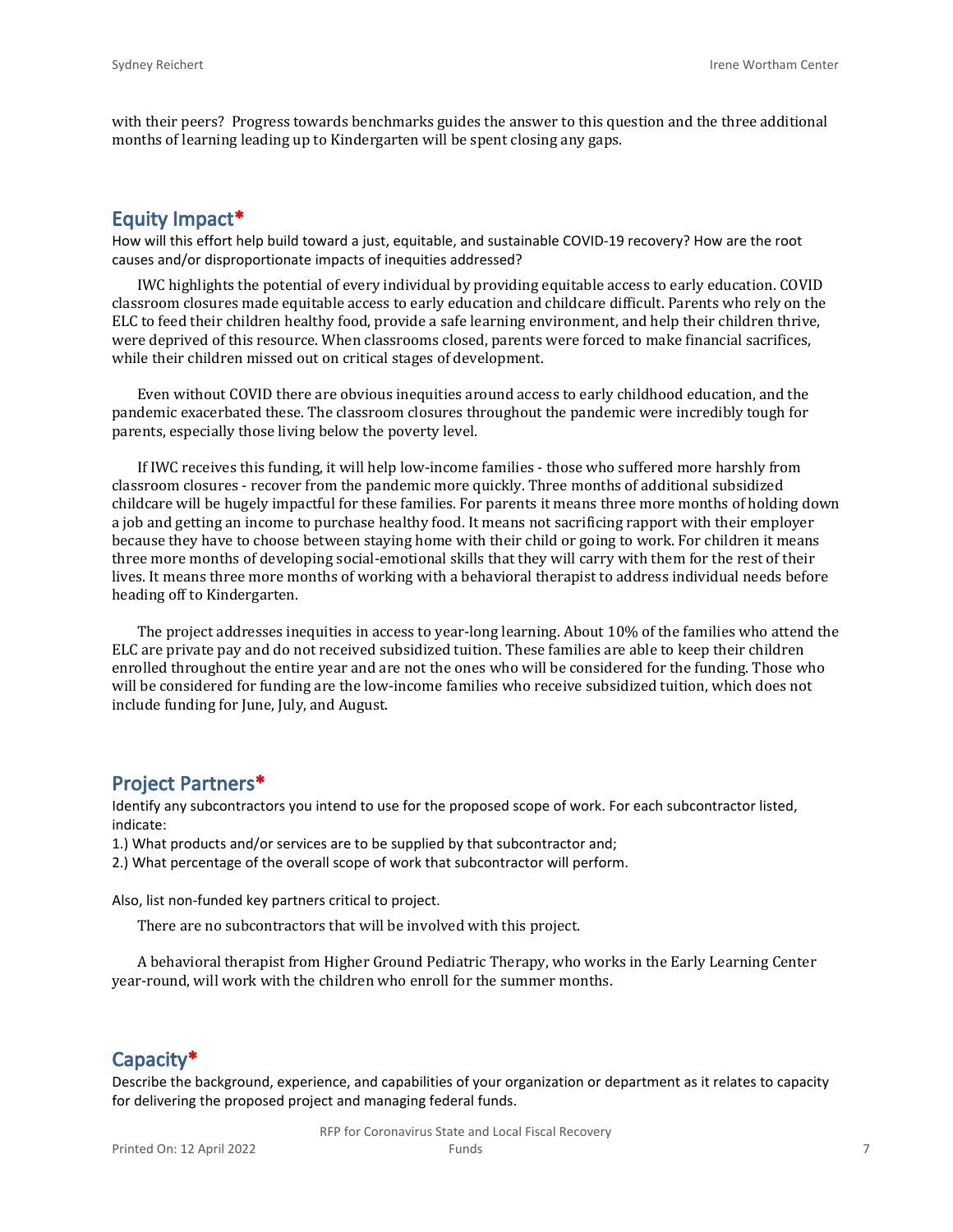There are three individuals who will be responsible for delivering the project and managing the funds.

Aimee Spooner, the Director of the Early Learning Center, will be in charge of distribution of funds and delivering the project. Aimee completed her associates in Early Learning then moved to Germany and worked in a military child care program before moving to Asheville. She completed her Bachelor's degree in Birth to Kindergarten from Western Carolina University, while being the lead teacher in an NC PreK classroom. Aimee then completed her Early Childhood Administration Classes and moved into mentoring and training teachers. She was responsible for training of teachers, mentoring new teachers, and was the enrollment specialist for head start. She worked closely with the Early Head Start director to maintain compliance with three locations and up to 300 children being served at a time. This experience, plus her five years at Irene Wortham Center, have given her the knowledge to be an effective Director of the Early Learning Center and to make the most of this grant funding.

The Development and Finance Departments will work together to ensure funds are managed and reported on appropriately. IWC has a long history of receiving federal funding and its staff understand the importance of timely and accurate reporting. For instance, IWC receives an annual food grant through the US Department of Agriculture. IWC has a proven track record of following all guidelines for the management and reporting of these funds, which is reflected in the continued receipt of these funds year after year.

A letter of support from Pisgah Health Foundation states, "As a grateful funder of Irene Wortham Center, Inc., our grant making staff observed firsthand their hard work and dedication to our grant relationship. The grantee achieved various levels of superiority in filing all required grantee reports in a timely manner and evidenced fiscal responsibility throughout the grant term."

#### **Budget\***

Provide a detailed project budget including all proposed project revenues and expenditures, including explanations and methodology. For all revenue sources, list the funder and denote whether funds are confirmed or pending. For project expenses, denote all capital vs. operating costs, and reflect which specific expenses are proposed to be funded with one-time Buncombe County Recovery Funds.

Download a copy of the budget form [HERE](https://buncombecounty.org/common/community-investment/grants/early-childhood-education/Recovery-Funds-budget-template.xlsx). Complete the form, and upload it using the button below.

Recovery-Funds-budget-template.xlsx

#### **Special Considerations\***

Provide any other information that might assist the County in its selection.

Classroom Closures.xlsx

Please see "Detailed Budget" tab on budget document for further explanation of funding distribution.

Note: Rate changes over the five years will be taken into consideration and number of slots included in the lottery will be adjusted accordingly. Part-time and/or select timeframe slots will be considered depending on rate changes.

Attached below is the data on classroom closures for Classrooms B and C from August, 2021 - March, 2022.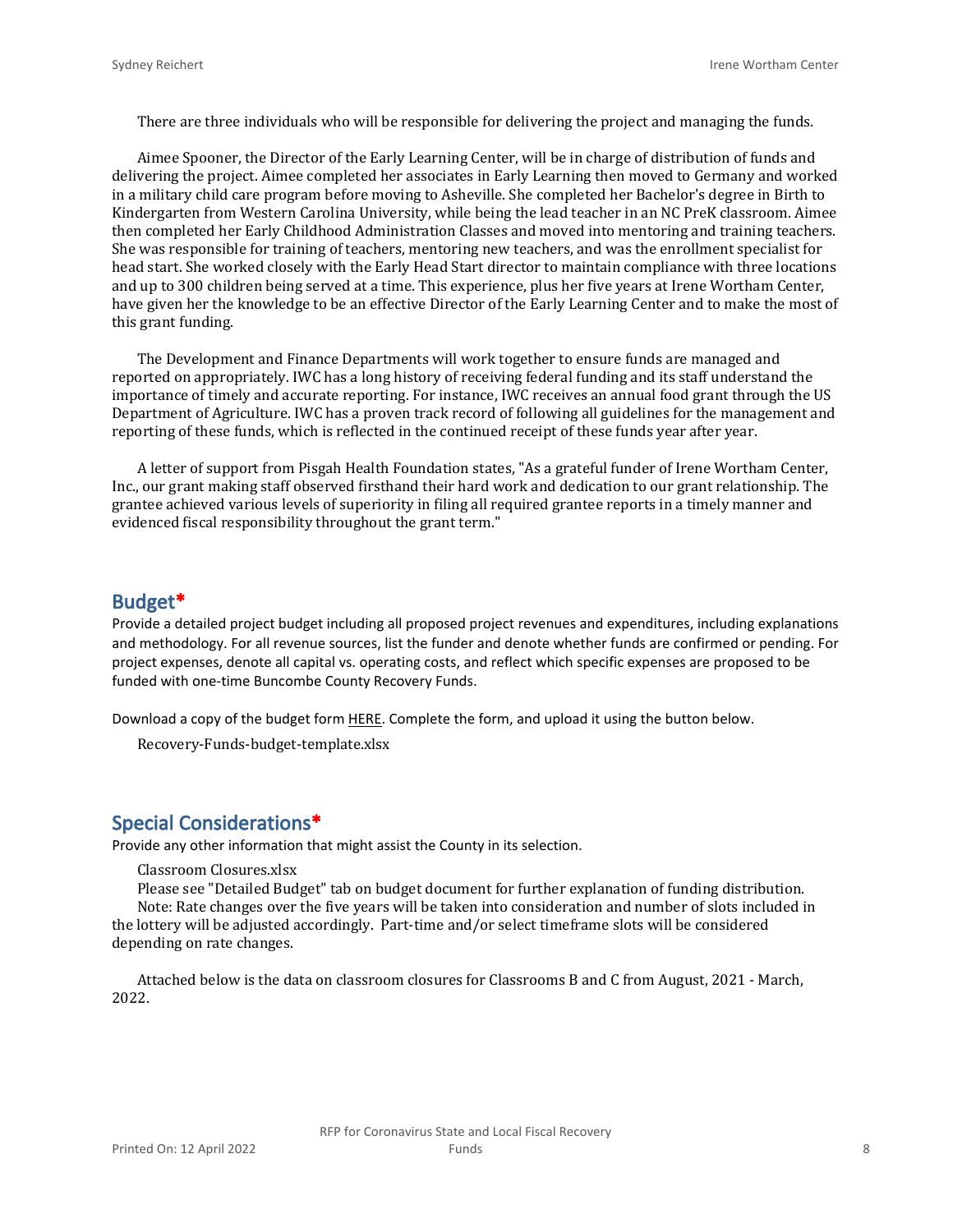## File Attachment Summary

### *Applicant File Uploads*

- IWC Tax Exempt.pdf
- Recovery-Funds-budget-template.xlsx
- Classroom Closures.xlsx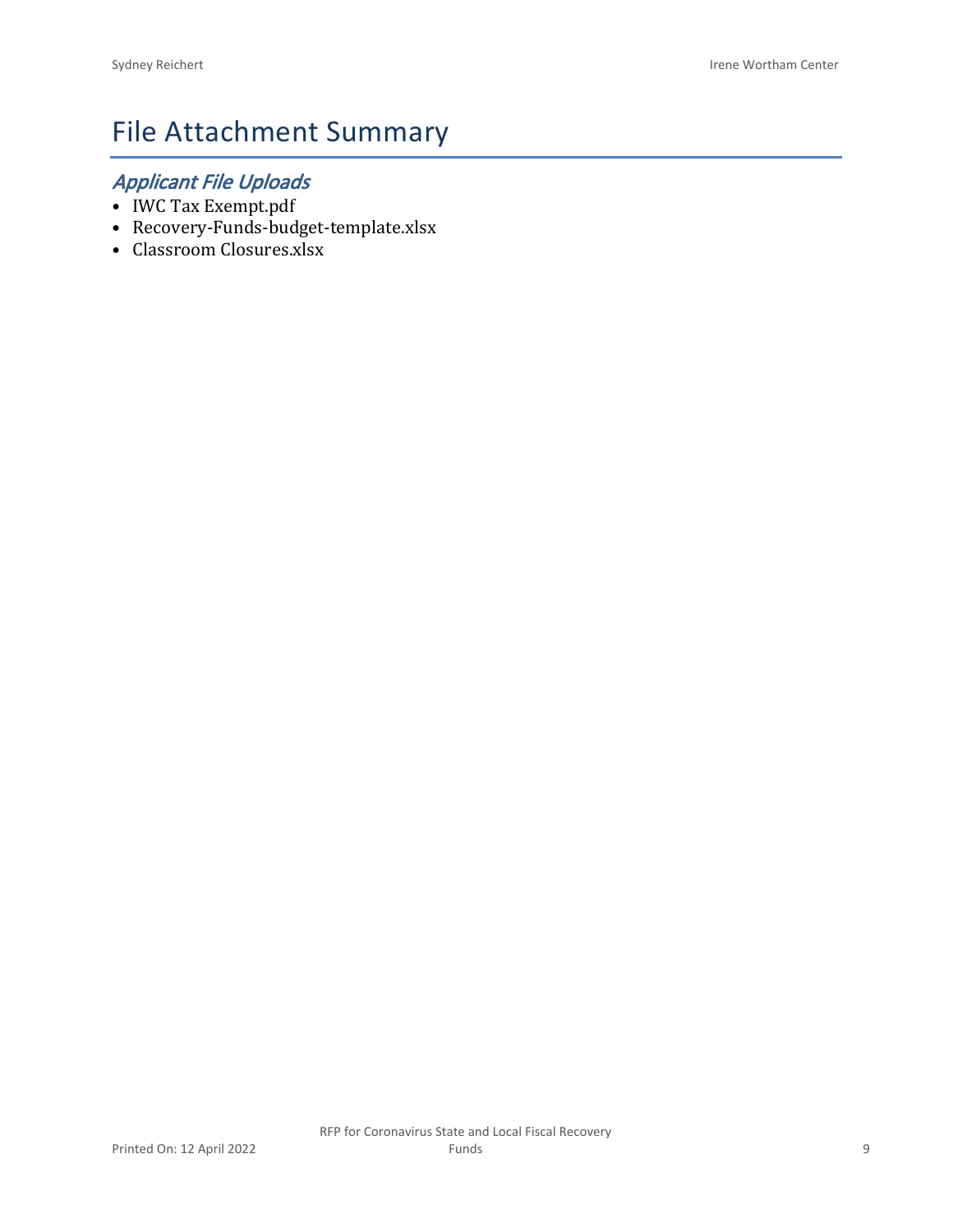

CINCINNATI OH 45999-0038

In reply refer to: 0248181619 July 25, 2017 LTR 4168C n 56-0733452 000000 00 00018163 BODC: TE

IRENE WORTHAM CENTER INC 916 W CHAPEL RD ASHEVILLE NC 28803

009220

56-0733452 Employer ID Number: Form 990 required: **Yes** 

Dear Taxpayer:

This is in response to your request dated July 14, 2017, regarding your tax-exempt status.

We issued you a determination letter in May 1964, recognizing you as tax-exempt under Internal Revenue Code (IRC) Section 501(c)  $(3)$ .

Our records also indicate you're not a private foundation as defined under IRC Section 509(a) because you're described in IRC Sections  $509(a)(1)$  and  $170(b)(1)(A)(vi)$ .

Donors can deduct contributions they make to you as provided in IRC Section 170. You're also qualified to receive tax deductible bequests, legacies, devises, transfers, or gifts under IRC Sections 2055, 2106, and 2522.

In the heading of this letter, we indicated whether you must file an annual information return. If a return is required, you must file Form 990, 990-EZ, 990-N, or 990-PF by the 15th day of the fifth month after the end of your annual accounting period. IRC Section 6033(j) provides that, if you don't file a required annual information return or notice for three consecutive years, your exempt status will be automatically revoked on the filing due date of the third required return or notice.

For tax forms, instructions, and publications, visit www.irs.gov or call 1-800-TAX-FORM (1-800-829-3676).

If you have questions, call  $1-877-829-5500$  between 8 a.m. and 5 p.m., local time, Monday through Friday (Alaska and Hawaii follow Pacific Time).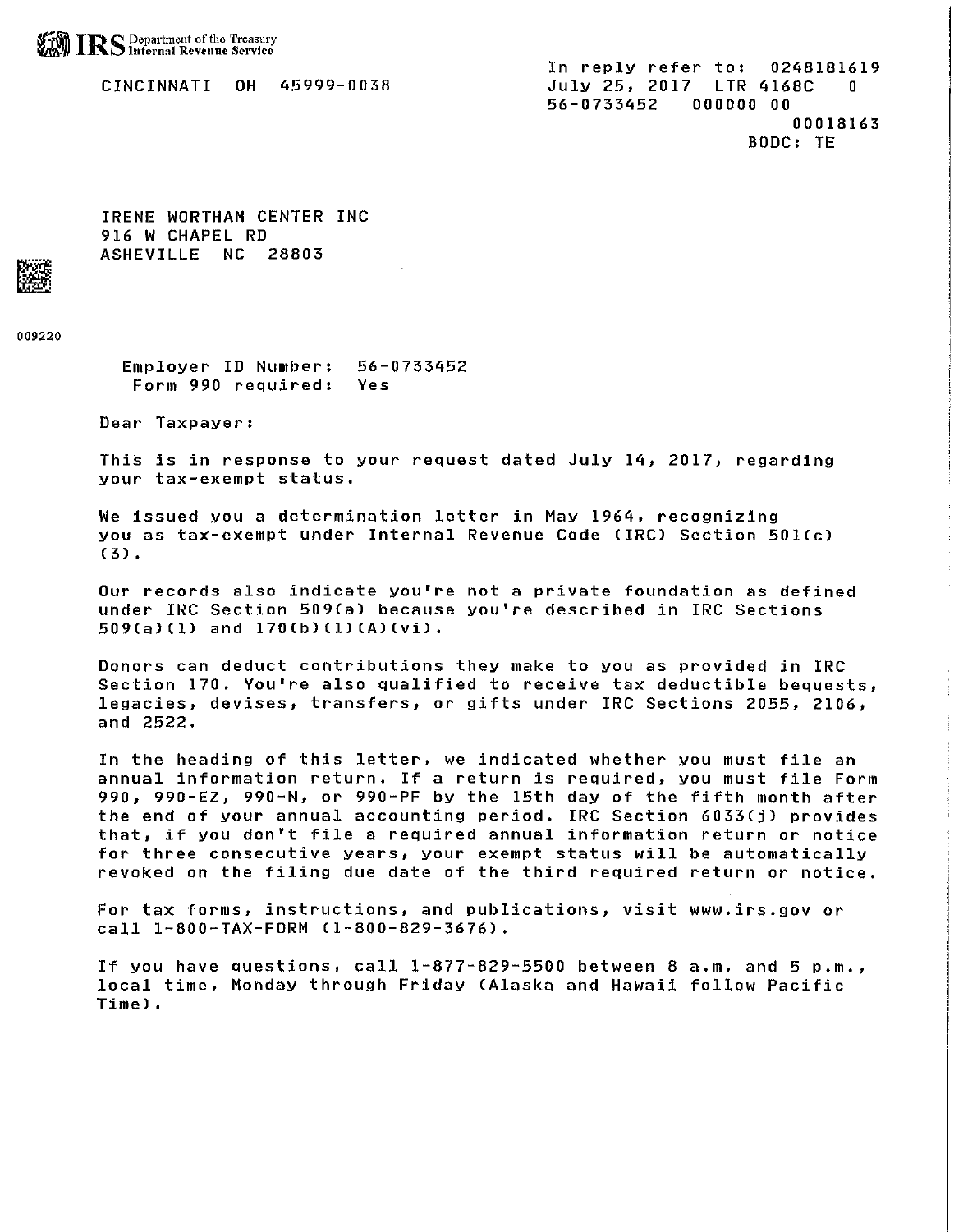#### **Coronavirus State and Local Fiscal Recovery Funds Proposed Project Budget**

| Organization Name: | ् Wortham Center, Inc.<br>l Irer                                                                                          |
|--------------------|---------------------------------------------------------------------------------------------------------------------------|
| Project Name:      | 'eners in Need<br>' Summer Develo.<br>Dav<br>sina Kinderaarten<br>. Fun<br>Care for Ris <sup>r</sup><br>: Developmental : |
| 'Amount Reauestea. | 60,754.98                                                                                                                 |

| <b>Proposed Project Revenue Funder</b> | Amount            | <b>Confirmed or Pending?</b> | <b>Notes</b> |
|----------------------------------------|-------------------|------------------------------|--------------|
| Proposed Buncombe COVID Recovery Funds | 60,754.98 Pending |                              |              |
| List other sources here                |                   |                              |              |
| List other sources here                |                   |                              |              |
| List other sources here                |                   |                              |              |
| List other sources here                |                   |                              |              |
| List other sources here                |                   |                              |              |
| List other sources here                |                   |                              |              |
| List other sources here                |                   |                              |              |
| List other sources here                |                   |                              |              |
| List other sources here                |                   |                              |              |
| List other sources here                |                   |                              |              |
| List other sources here                |                   |                              |              |
| List other sources here                |                   |                              |              |
| List other sources here                |                   |                              |              |
| List other sources here                |                   |                              |              |
| Total $\frac{1}{3}$                    | 60,754.98         |                              |              |

|                                                 | Proposed              |                    |                                            | <b>Capital or Operating</b> |                                                                       |
|-------------------------------------------------|-----------------------|--------------------|--------------------------------------------|-----------------------------|-----------------------------------------------------------------------|
| <b>Proposed Project Expenses</b>                | <b>Recovery Funds</b> | <b>Other Funds</b> | <b>Total</b>                               | Expense?                    | <b>Notes</b>                                                          |
| June, July, August 2022 Summer Care Enrollment  | 14,020.38<br>\$       |                    |                                            |                             | Cost for 6 children currently enrolled in 2021-2022 school year. More |
|                                                 |                       |                    | 14,020.38<br>S                             | Operating                   | information under D1 on "Detailed Budget" tab.                        |
| June, July, August 2023 Summer Care Enrollement | \$<br>11,683.65       |                    |                                            |                             | Cost for 5 children who will be enrolled in 2022-2023 school year.    |
|                                                 |                       |                    | 11,683.65<br>l\$                           | Operating                   | More information under D2 on "Detailed Budget" tab.                   |
| June, July, August 2024 Summer Care Enrollment  | \$<br>11,683.65       |                    |                                            |                             | Cost for 5 children who will be enrolled in 2023-2024 school year.    |
|                                                 |                       |                    | 11,683.65<br>\$                            | Operating                   | More information under D3 on "Detailed Budget" tab.                   |
| June, July, August 2025 Summer Care Enrollment  | \$<br>11,683.65       |                    |                                            |                             | Cost for 5 children who will be enrolled in 2024-2025 school year.    |
|                                                 |                       |                    | 11,683.65<br>S                             | Operating                   | More information under D4 on "Detailed Budget" tab.                   |
| June, July, August 2026 Summer Care Enrollment  | \$<br>11,683.65       |                    |                                            |                             | Cost for 5 children who will be enrolled in 2025-2026 school year.    |
|                                                 |                       |                    | 11,683.65<br>\$                            | Operating                   | More information under D5 on "Detailed Budget" tab.                   |
| List expenses here                              |                       |                    |                                            |                             |                                                                       |
| List expenses here                              |                       |                    | \$<br>$\overline{\phantom{a}}$             |                             |                                                                       |
| List expenses here                              |                       |                    | \$<br>$\overline{\phantom{a}}$             |                             |                                                                       |
| List expenses here                              |                       |                    | \$<br>$\qquad \qquad \blacksquare$         |                             |                                                                       |
| List expenses here                              |                       |                    | \$<br>$\overline{\phantom{a}}$             |                             |                                                                       |
| List expenses here                              |                       |                    | $\mathfrak{L}$<br>$\overline{\phantom{0}}$ |                             |                                                                       |
| List expenses here                              |                       |                    | \$<br>$\qquad \qquad \blacksquare$         |                             |                                                                       |
| List expenses here                              |                       |                    | \$<br>$\overline{\phantom{0}}$             |                             |                                                                       |
| List expenses here                              |                       |                    | $\mathfrak{L}$<br>$\overline{\phantom{0}}$ |                             |                                                                       |
| List expenses here                              |                       |                    | $\blacksquare$                             |                             |                                                                       |
| List expenses here                              |                       |                    | \$<br>$\overline{\phantom{a}}$             |                             |                                                                       |
| List expenses here                              |                       |                    | \$<br>$\overline{\phantom{0}}$             |                             |                                                                       |
| List expenses here                              |                       |                    | \$<br>$\overline{\phantom{a}}$             |                             |                                                                       |
| List expenses here                              |                       |                    | \$<br>$\overline{\phantom{a}}$             |                             |                                                                       |
| List expenses here                              |                       |                    | \$<br>$\overline{\phantom{0}}$             |                             |                                                                       |
| List expenses here                              |                       |                    | \$<br>$\overline{\phantom{a}}$             |                             |                                                                       |
| List expenses here                              |                       |                    | \$<br>$\blacksquare$                       |                             |                                                                       |
| List expenses here                              |                       |                    | \$<br>$\qquad \qquad \blacksquare$         |                             |                                                                       |
| List expenses here                              |                       |                    | \$<br>$\overline{\phantom{0}}$             |                             |                                                                       |
| List expenses here                              |                       |                    | \$<br>$\overline{\phantom{0}}$             |                             |                                                                       |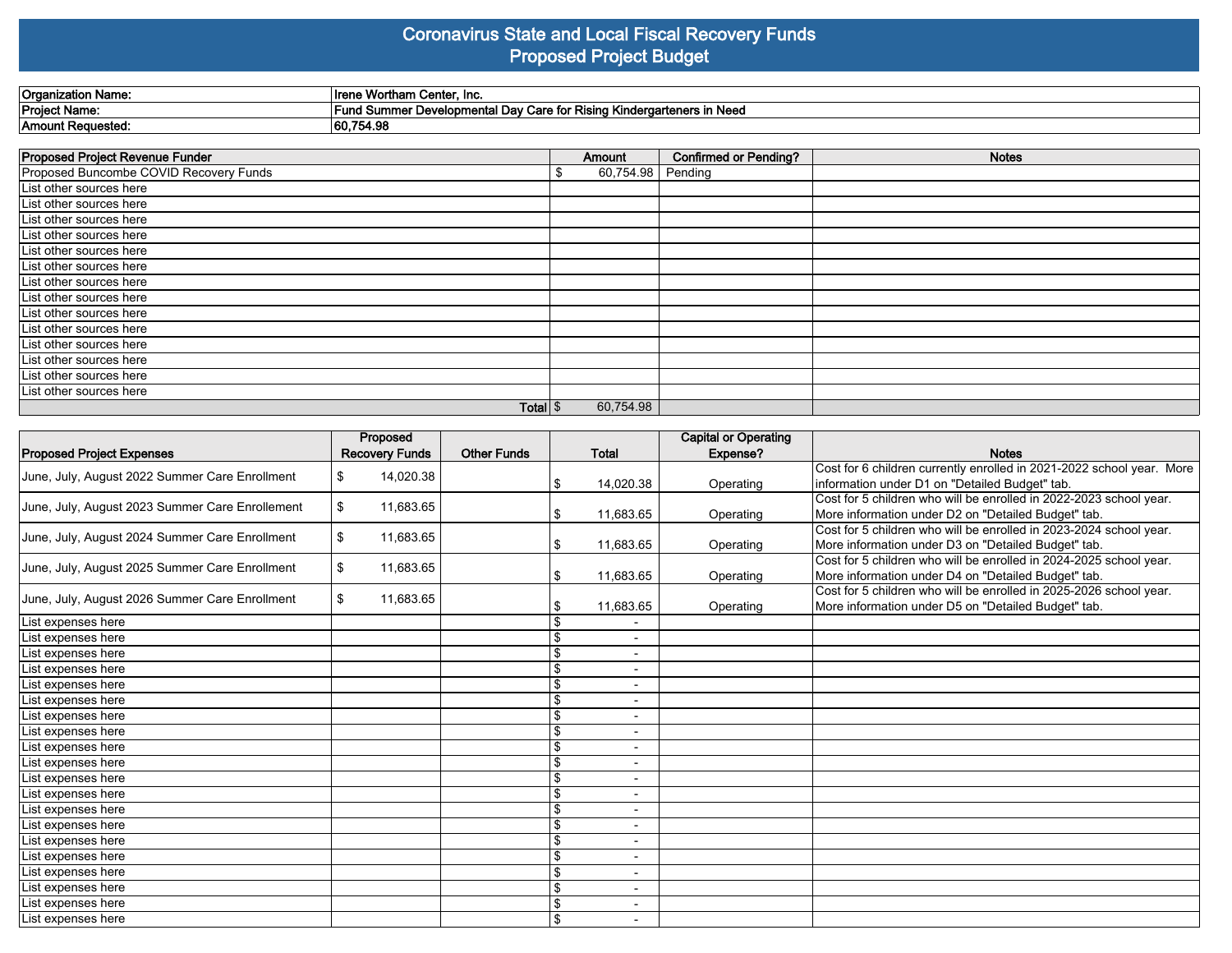| rotall \$<br>. | 60 |  |
|----------------|----|--|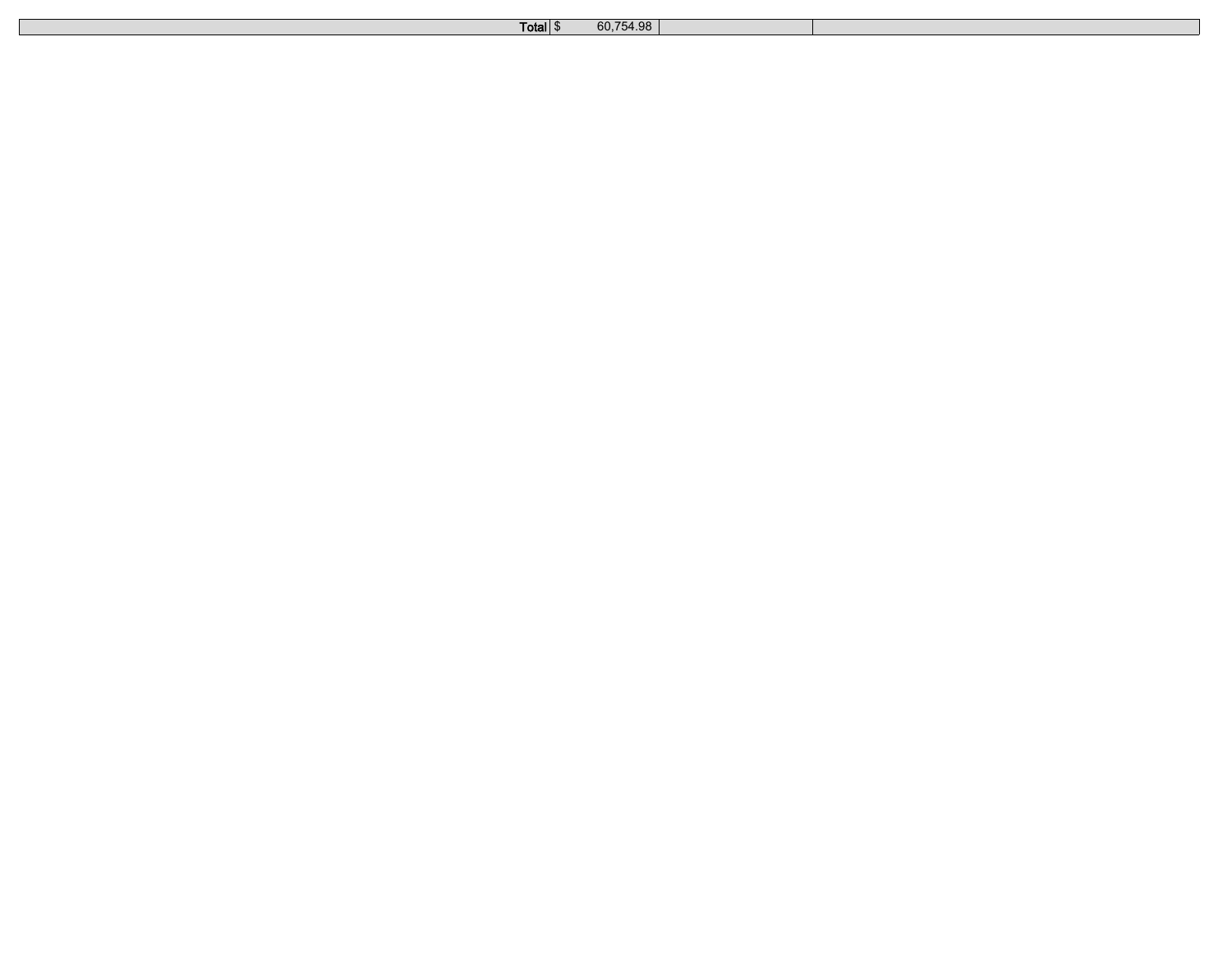| 2021 - 2022 Summer Developmental Day Care Enrollment costs for 6 |                                                                                                    |   |    |        |   |          |     |           |
|------------------------------------------------------------------|----------------------------------------------------------------------------------------------------|---|----|--------|---|----------|-----|-----------|
|                                                                  | currently enrolled students                                                                        |   |    |        |   |          |     |           |
|                                                                  | <b>Child's Initials</b><br><b>June Cost</b><br><b>July Cost</b><br>Classroom<br><b>August Cost</b> |   |    |        |   |          |     |           |
|                                                                  | <b>EH</b>                                                                                          | В | Ś  | 952.00 |   | \$952.00 | \$  | 432.73    |
|                                                                  | NG.                                                                                                | B | Ś  | 952.00 | Ś | 952.00   | Ś   | 432.73    |
| D1                                                               | <b>EH</b>                                                                                          |   | \$ | 952.00 | Ś | 952.00   | -S  | 432.73    |
|                                                                  | AL                                                                                                 |   | Ś  | 952.00 | Ś | 952.00   | \$  | 432.73    |
|                                                                  | TН                                                                                                 |   | \$ | 952.00 | Ś | 952.00   | Ś.  | 432.73    |
|                                                                  |                                                                                                    | B | \$ | 952.00 | Ś | 952.00   | I\$ | 432.73    |
|                                                                  | Total June, July, August 2022 Cost                                                                 |   |    |        |   |          |     | 14,020.38 |

|                | 2022 - 2023 Summer Developmental Day Care Enrollment costs for 5 Rising |           |           |               |                         |  |
|----------------|-------------------------------------------------------------------------|-----------|-----------|---------------|-------------------------|--|
|                | Kindergarteners (to be selected through lottery system)                 |           |           |               |                         |  |
|                | Child                                                                   | Classroom | June Cost |               | July Cost   August Cost |  |
|                | #1                                                                      | TBD       | \$952.00  | \$952.00      | 432.73                  |  |
| D <sub>2</sub> | #2                                                                      | TBD       | \$952.00  | \$952.00      | 432.73                  |  |
|                | #3                                                                      | TBD       | 952.00    | 952.00<br>\$. | 432.73                  |  |
|                | #4                                                                      | TBD       | 952.00    | 952.00<br>S.  | 432.73                  |  |
|                | #5                                                                      | TBD       | 952.00    | \$952.00      | 432.73                  |  |
|                | Total June, July, August 2023 Cost                                      |           |           |               | 11,683.65               |  |

|                                    | 2023 - 2024 Summer Developmental Day Care Enrollment costs for 5 Rising |     |             |             |               |  |
|------------------------------------|-------------------------------------------------------------------------|-----|-------------|-------------|---------------|--|
|                                    | Kindergarteners (to be selected through lottery system)                 |     |             |             |               |  |
|                                    | June Cost   July Cost<br>Child<br>Classroom<br><b>August Cost</b>       |     |             |             |               |  |
|                                    | #1                                                                      | TBD | 952.00<br>Ś | \$952.00    | 432.73        |  |
| D <sub>3</sub>                     | #2                                                                      | TBD | 952.00<br>S | 952.00<br>S | 432.73<br>۱Ś  |  |
|                                    | #3                                                                      | TBD | 952.00<br>Ŝ | \$952.00    | 432.73<br>۱Ś  |  |
|                                    | #4                                                                      | TBD | 952.00<br>Ŝ | 952.00<br>Ś | 432.73<br>Ŝ.  |  |
|                                    | #5                                                                      | TBD | 952.00<br>Ŝ | \$952.00    | 432.73<br>l\$ |  |
| Total June, July, August 2024 Cost |                                                                         |     |             | 11,683.65   |               |  |

| 2024 - 2025 Summer Developmental Day Care Enrollment costs for 5 Rising |                                                         |     |              |              |                    |
|-------------------------------------------------------------------------|---------------------------------------------------------|-----|--------------|--------------|--------------------|
|                                                                         | Kindergarteners (to be selected through lottery system) |     |              |              |                    |
|                                                                         | Child<br>June Cost<br><b>July Cost</b><br>Classroom     |     |              |              | <b>August Cost</b> |
|                                                                         | #1                                                      | TBD | 952.00       | 952.00<br>S  | 432.73<br>\$       |
| D4                                                                      | #2                                                      | TBD | 952.00       | 952.00<br>S  | 432.73<br>\$       |
|                                                                         | #3                                                      | TBD | 952.00       | 952.00<br>S  | 432.73<br>Ś.       |
|                                                                         | #4                                                      | TBD | 952.00<br>Š. | 952.00<br>S  | 432.73<br>\$       |
|                                                                         | #5                                                      | TBD | 952.00<br>Ś  | 952.00<br>Š. | 432.73<br>\$       |
|                                                                         | Total June, July, August 2025 Cost                      |     | Ş            |              | 11,683.65          |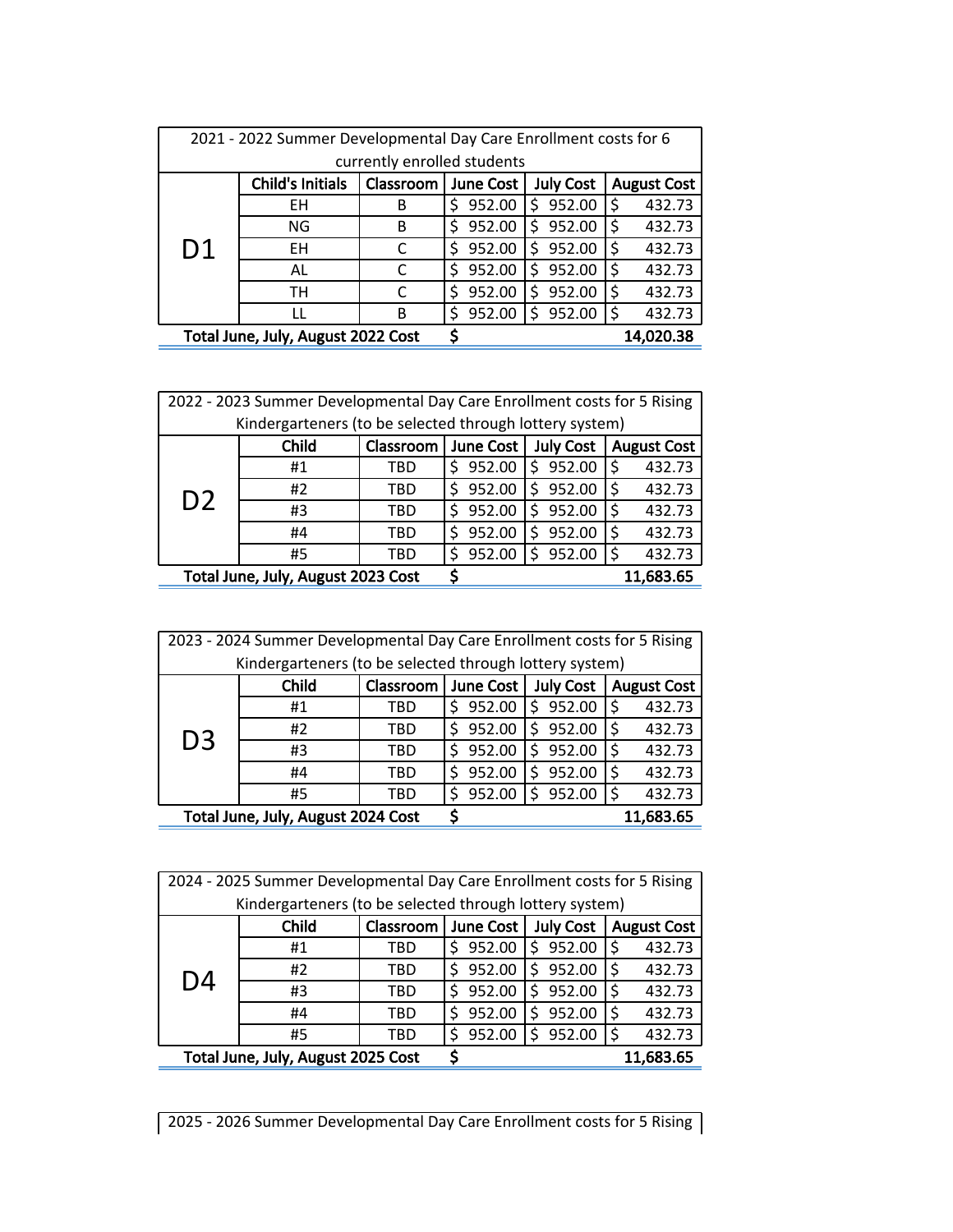| Kindergarteners (to be selected through lottery system) |                                    |           |           |                  |                    |
|---------------------------------------------------------|------------------------------------|-----------|-----------|------------------|--------------------|
|                                                         | Child                              | Classroom | June Cost | <b>July Cost</b> | <b>August Cost</b> |
|                                                         | #1                                 | TBD       | 952.00    | 952.00<br>\$     | 432.73             |
|                                                         | #2                                 | TBD       | 952.00    | 952.00           | \$<br>432.73       |
| D5                                                      | #3                                 | TBD       | 952.00    | 952.00           | \$<br>432.73       |
|                                                         | #4                                 | TBD       | 952.00    | 952.00           | \$<br>432.73       |
|                                                         | #5                                 | TBD       | 952.00    | 952.00           | \$<br>432.73       |
|                                                         | Total June, July, August 2026 Cost |           |           |                  | 11,683.65          |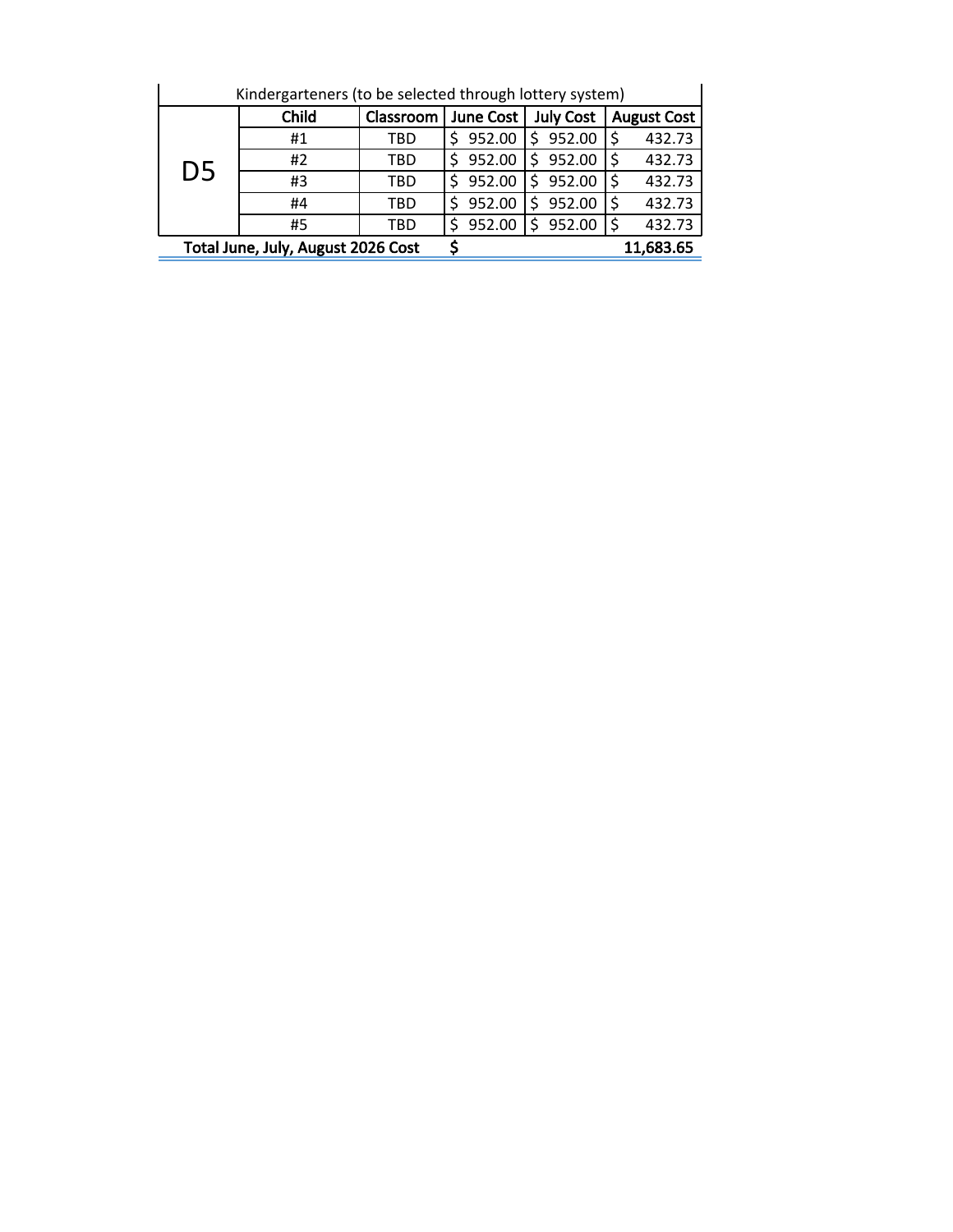|                          | $\mathcal{L}$<br>Aug-21 | 21.<br>Sep-21 | Oct-21 | <b>Nov-21</b> | Dec-21 | າາ<br>Jan-22 | <b>Feb-221</b> |
|--------------------------|-------------------------|---------------|--------|---------------|--------|--------------|----------------|
| Classroom B              | 7%                      | 43%           | 67%    | 25%           | 46%    | 39%          | 60%            |
| <sup>I</sup> Classroom C | 88%                     | 46%           | 41%    | 66%l          | 76%    | 51%          | 19%            |

These are the percentage of days that Classrooms B and C were closed due to COVID during August - March 2022. These are the classrooms that the 6 students who are at risk of not receiving Sum Developmental Day Care are enrolled in.